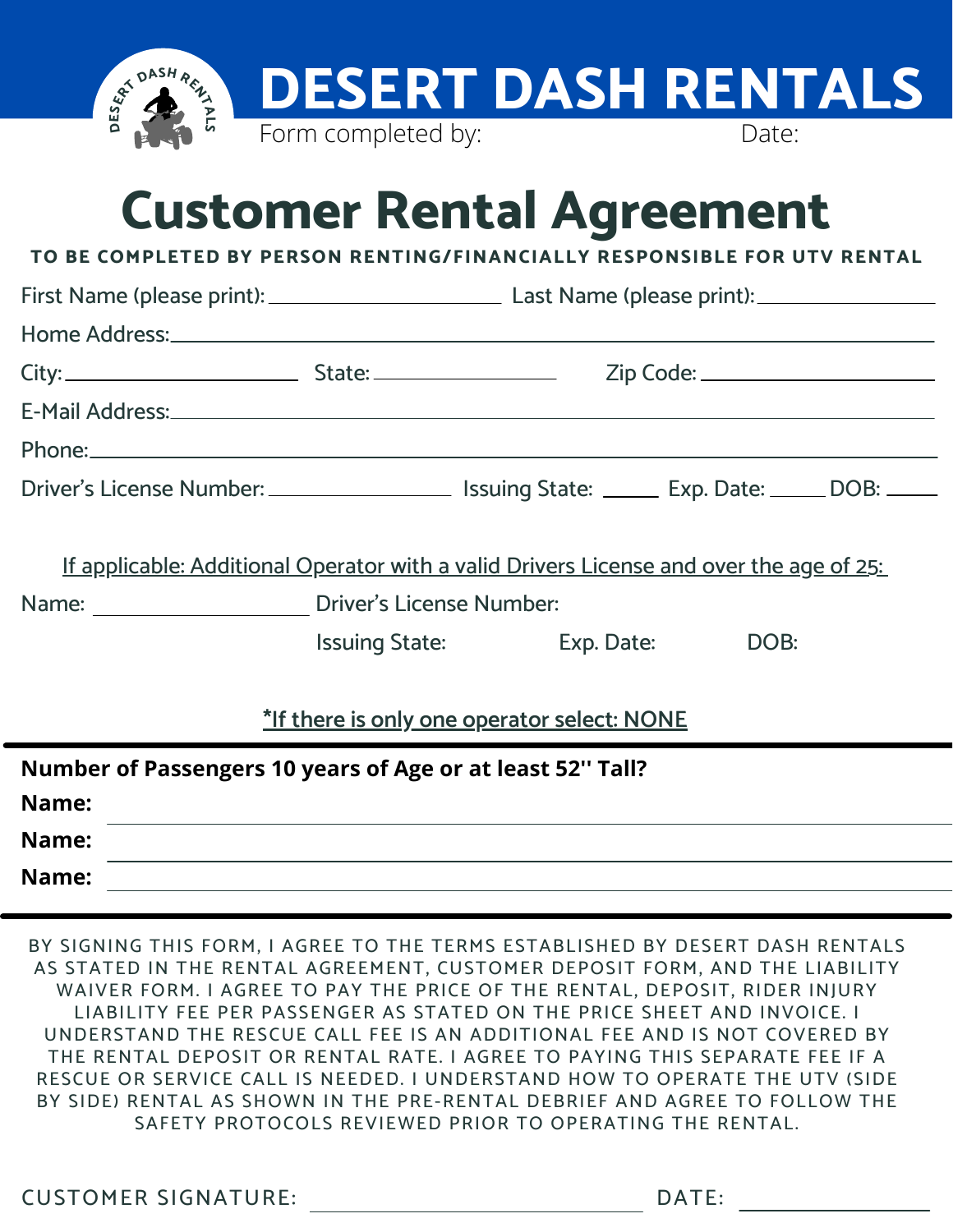

# **Rental Deposit Form**

### **DEPOSIT AGREEMENT**

- Mandatory \$2000 damage deposit required at rental.
- You are responsible for ANY and ALL damage should the machine be involved in an accident or have damage when returned, regardless of who is at-fault. If this occurs, your deposit becomes non refundable.
- Any machine that suffers an accident needs to have a police report filed. It is up to the renter to immediately contact the police and Desert Dash Rentals.
- Any machine that suffers damage needs to have a police report filed. It is your responsibility to immediately contact the police and Desert Dash Rentals.
- No refunds will be given for early return of rentals or cancellations. Must be 25 years of age with a valid driver's license and credit card.
- Late rentals will be charged \$50 for every 15 minutes past your scheduled return time until rental is returned. This charge will be deducted from the deposit.

## **DEPOSIT AMOUNT: \$2,000/PER UTV MACHINE**

Deposit made with a credit card, the pending deposit charge will fall off within 3-5 business days if the unit and all accessories are returned with no damages.

Deposit amount will be deducted or deemed entirely non-refundable for damages caused and lost or stolen accessories/etc.

CUSTOMER SIGNATURE: DATE: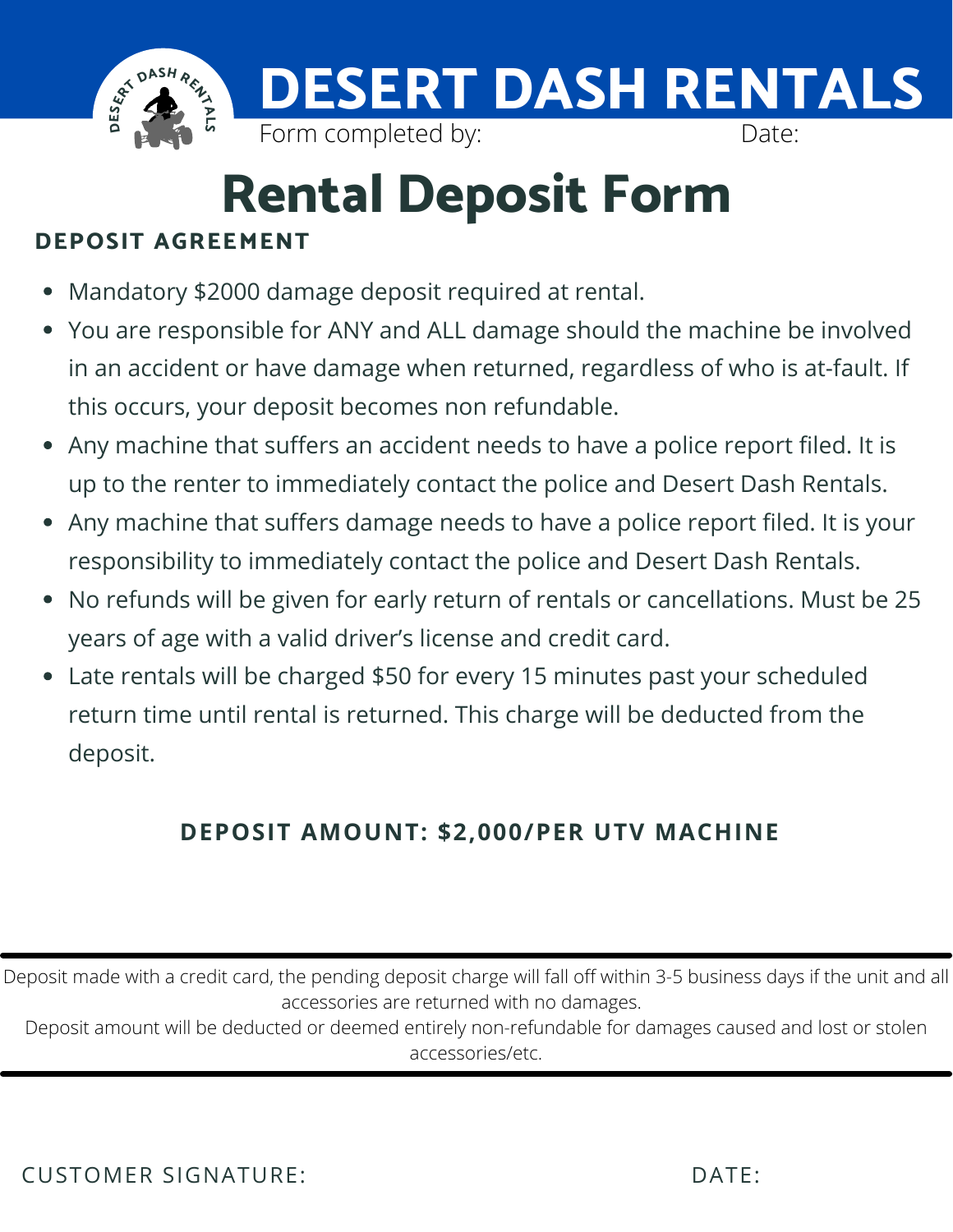

## **RENTAL WAIVER & RELEASE OF LIABILITY UTILITY TASK VEHICLE ("UTV"/"SXS"/"SSV"**

**I, (ALSO REFERED TO AS "CUSTOMER")**

First and Last Name (please print):

Being the age of 25 or older, knowing that operating and riding a Utility Task Vehicle ("UTV"/"SxS"/"SSV") is an activity carrying risks of serious personal injury, death, or property damage. I also know that there are natural, mechanical and environmental conditions and risks which independently or in combination with my activities may cause injury or even death to me or others, as well as property damage. I know that operating UTVs has been the cause of serious injury and death in the past, because of the risks inherent in operation of the vehicle itself as well as where and how they are operated.

Being fully aware of the risks, conditions and hazards of the proposed activity as a participant, and in consideration for the enjoyment and experience of being able to rent and operate the UTILITY TASK VEHICLE ("UTV"/"SxS"/'SSV'). I hereby agree to waive, release, and discharge in advance Desert Dash Rentals and any owners or employees of said company, (hereinafter all collectively referred to as "Releasees") from any and all liability, claims for damages for death, personal injury or property damage which I may have or which may hereafter occur to me as a result of my participation in the UTV riding activity arising out of this rental agreement, whether known or unknown at this time, even if that liability may arise out of the negligence or carelessness on the part of persons or entities mentioned above. I agree to accept all responsibility for the risks, conditions and hazards which may occur, whether they be known or unknown, arising from any accident, injury, or property damage whatsoever, related to, resulting from, or in any way, connection with, customer's participation or operation of said machine.

This release contains the entire agreement between the parties here to, shall not be altered except in writing signed by both parties, and shall be considered a contractual agreement and not a mere recital. Customer further states that he or she has carefully read this agreement, signed of his or her own will, and on behalf of other passengers within the customer's care. In doing so, acknowledges and agrees to abide by the following terms and conditions:

## **Customer Signature:**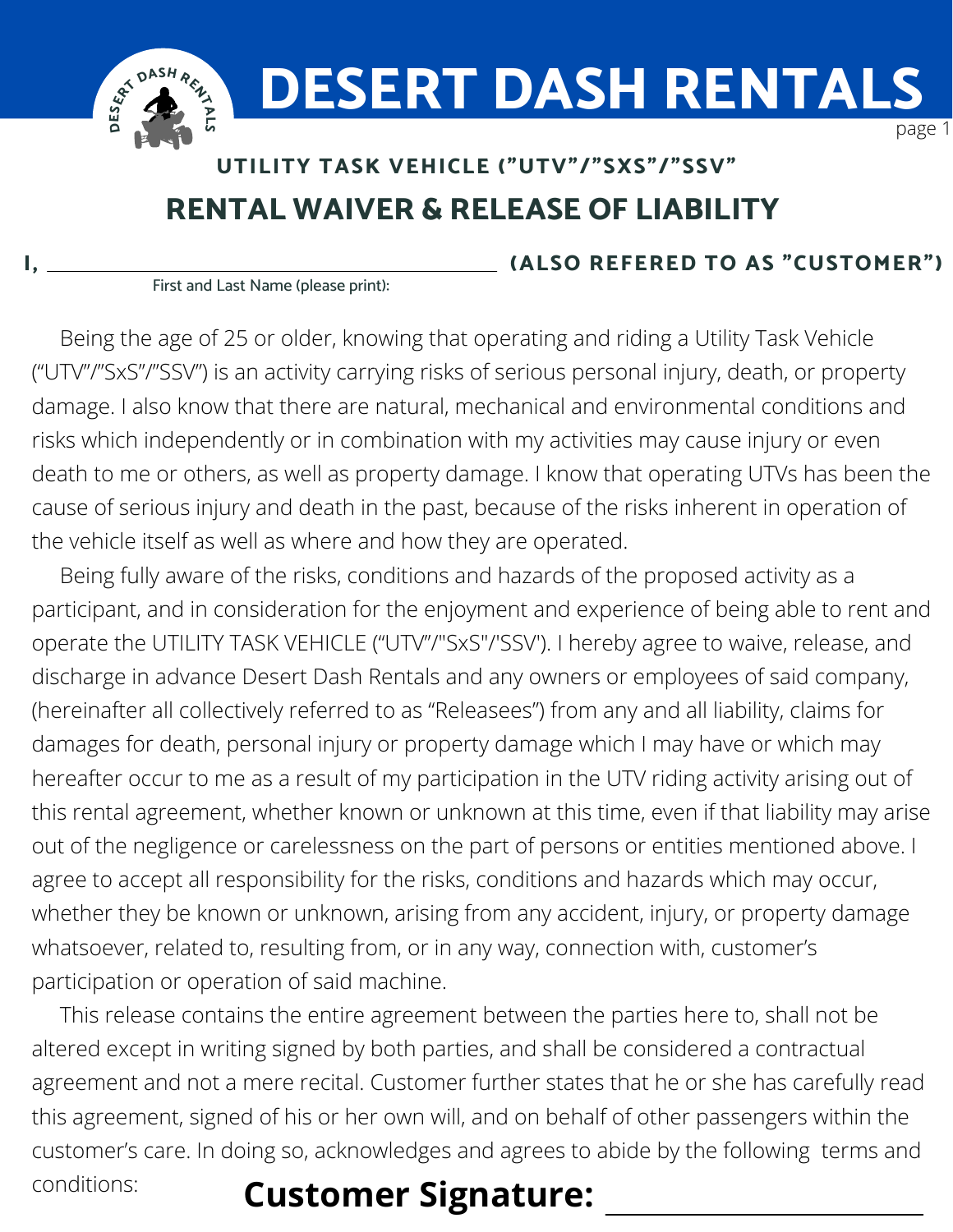**D E SER<sup>T</sup> <sup>D</sup>AS<sup>H</sup> <sup>R</sup>ENTALS DESERT DASH RENTALS RENTAL WAIVER & RELEASE OF LIABILITY CON'T.** page 2

I understand that UTVs are 4 wheeled gasoline powered vehicles which can achieve speeds of over 30 miles per hour, and can suddenly and violently accelerate, turn, overturn (especially on inclined surfaces), and/or lose control, depending upon my operation, terrain, and/or weather conditions. I am aware that use of UTV's (Side-by-Side's) may be hazardous and have elected to voluntarily participate in this activity with full knowledge, acceptance, and assumption of any and all risks of personal injury or death. I acknowledge that the UTV must always be operated in a reasonable, safe, and prudent manner. I acknowledge that failure to observe and abide by the following may unreasonably or unnecessarily endanger life, limb, and property, including but not limited to the following. NOTE: Violation of any of the above may result in immediate termination of UTV rental without ANY refund.

#### **INITIAL BY EACH ITEM:**

- **Only two persons per 2 seat Side by Side UTV, four persons per 4 seat Side by Side UTV.**
- **NO ONE UNDER THE AGE OF 25 MAY DRIVE a Side by Side/UTV.**
- **NO riding on private property or private drives.**
- **NO jumps, stunts, bumping, cutting in front of other vehicles or UTVs, stop and gunning the UTV or other reckless driving or operation at any time.**
- **NO driving too fast for the conditions, visibility or experience. Drivers are aware of and must be alert for the possible hidden dangers when riding over unfamiliar terrain.**
- **NO "side-hilling" to keep from turning over, you must go directly up and down all trails and roads. Stay away from, or use extreme caution on or near, all public roads and vehicular traffic.**
- **NO coasting downhill with transmission in neutral.**
- **NO operation of the UTV outside of the designated areas and trails.**
- **NO operation of the UTV close to any other vehicle or other UTVs.**
- **NO riding too closely behind other all terrain vehicles – keep at least four UTV lengths behind another UTV.**